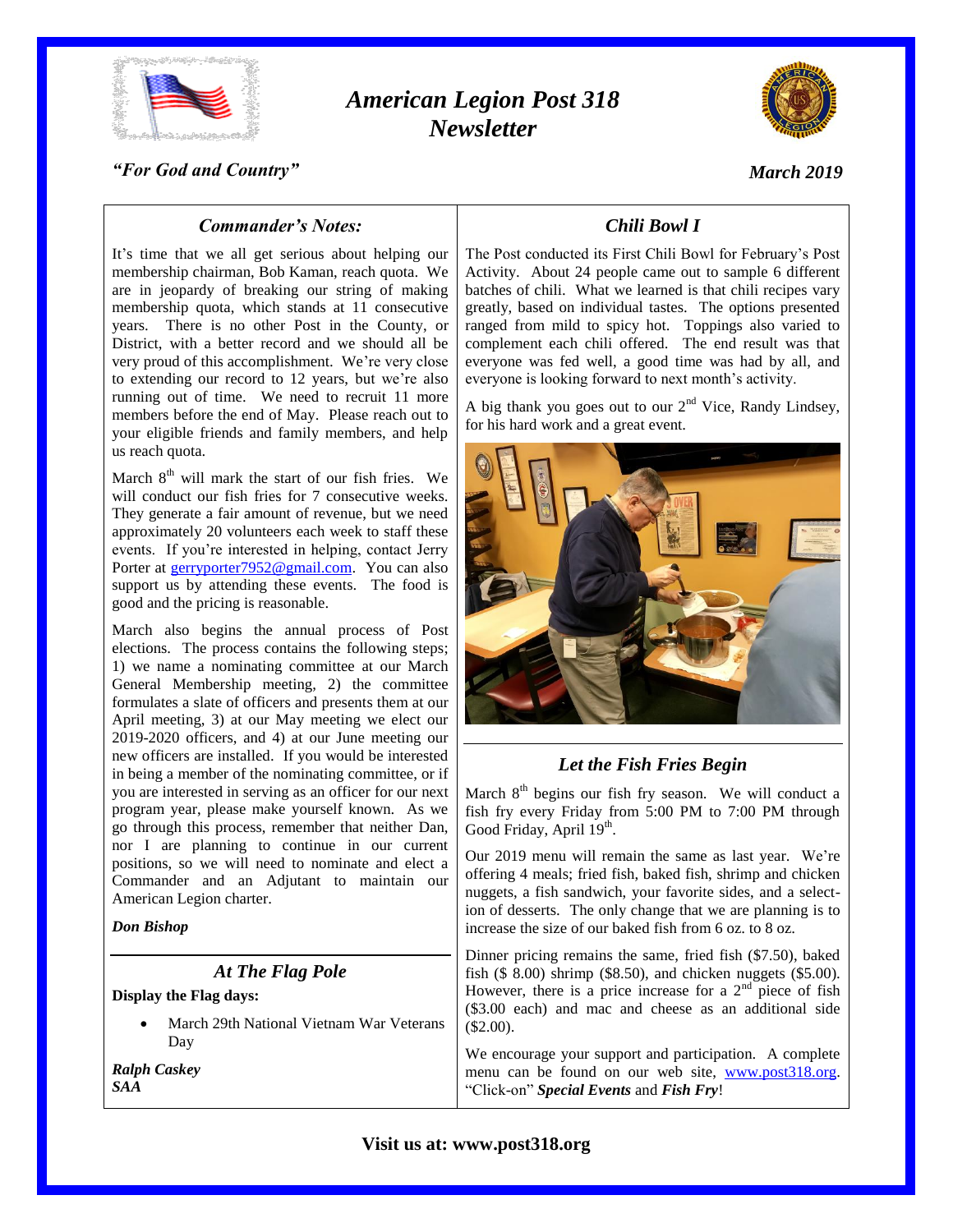## *Charitable Giving*

Over the course of each year American Legion Post 318 Charities, Inc. (*Charities, Inc.*) contributes thousands of dollars to programs and causes important to our membership.

As a member, you can help raise the money we need to fund our programs in the following manner; 1) make tax deductible contributions to *Charities, Inc.*, 2) attend *Charities, Inc*. fundraisers, 3) volunteer to work *Charities, Inc*. events, and 4) register with both Kroger and Amazon to participate in their corporate charitable giving programs (see below).

**Kroger Community Rewards** – If you are a Kroger customer and are not currently supporting a charitable organization through *Kroger Community Rewards*, we would encourage you to do your part! Go to [www.kroger.com,](http://www.kroger.com/) and register for the Kroger Community Rewards program and select *American Legion Post 318 Charities*, Inc. as your cause.

**Amazon Smiles** – *American Legion Post 318 Charities Inc.* is now registered with Amazon Smiles. So, if you shop at Amazon and select *American Legion Post 318 Charities, Inc.* as your charity, Amazon donates 0.5% of all eligible purchases. To maximize our revenue opportunities, please share this information with family and friends.

The following provides a summary of the income received and programs recently funded by *Charities, Inc*.:

|                                | <b>Income</b> | <b>Expenses</b> |
|--------------------------------|---------------|-----------------|
| <b>Bingo</b>                   | 399           |                 |
| <b>Donations</b>               | \$2,000       |                 |
| <b>Network for Good</b>        | 125           |                 |
| Rent                           |               | 300             |
| <b>Volunteer Raffle</b>        |               | 100             |
| <b>Insurance</b>               |               | 376             |
| <b>Holiday Wreath Donation</b> |               | 25              |
| <b>New Members</b>             |               | 40              |
| <b>Total</b>                   | \$2.524       | 841             |

## *Fund Raising Update*

The Post needs to raise about \$6,000 each month to continue operations. For February, we fell short of this bench mark by \$ 1,800. This will require us to use surplus funds to meet our March obligations. Hopefully, we will get back on track this month.

The following provides a summary of where our revenues came from in February.

| Event          | <b>Contribution</b> |
|----------------|---------------------|
| <b>Bingo</b>   | \$2,158             |
| <b>Euchre</b>  | 229                 |
| <b>Dances</b>  | 807                 |
| <b>Rentals</b> | \$1,010             |
| <b>Total</b>   | \$4.204             |

Going forward you can support us by attending, or working, any or all of the funding projects listed below:

**Bingo** –We conduct bingo every Sunday. Doors open at 4:30p games begin at 6:00p. If you're willing to help out, contact Bingo Manager, Ed Sears at 474-0246.

**Euchre** – Euchre is scheduled every Thursday night and is open to the public. Buy-in is \$5. Doors open at 6:45p, games begin at 7p. Contact Euchre Manager, Joe Baker (289-9044), with any questions.

**Post Dances** – We attempt to schedule two (2) dances each month. They are open to the public. Doors open at 7p. The bands perform from 8p to 11p. Volunteers are always needed for these events. We also encourage you to come out and enjoy these events. If you're willing to help out, please contact Don Bishop at 474-4194.

**Rentals** – We have five (5) primary sources of rental income; hall rentals, kitchen rentals, office rentals, property rentals (Norton Sign), and the beverage sales associated with hall rentals. Members interested in renting our hall for personal use get a 25% discount. Contact Ken Knight (675-5234) for details.

**HoopsMania**<sup>TM</sup> – The Post will once again participate in this fundraiser. Two (2) tickets were mailed to each member. They are \$ 20 each, with \$ 14 going directly to the Post. We are asking that you buy one (1) and sell one (1).

This program is linked to the NCAA Men's Basketball tournament. Tickets have to be activated before the  $1<sup>st</sup>$ game. To insure activation, please return your ticket stubs by March  $15<sup>th</sup>$ . If you have any questions, please contact Dennis Sakal at 335-3148, or email him at: [dennis.sakal@gmail.com.](mailto:dennis.sakal@gmail.com)

## *Next Meeting*

Our next meeting is scheduled for 7:00 PM, Wednesday, March  $13<sup>th</sup>$ . As usual we will go through our committee reports, updating our projects and programs.

Our success depends on your support, so feel free to bring a friend and come out and join us! As always there will be a light snack after the meeting.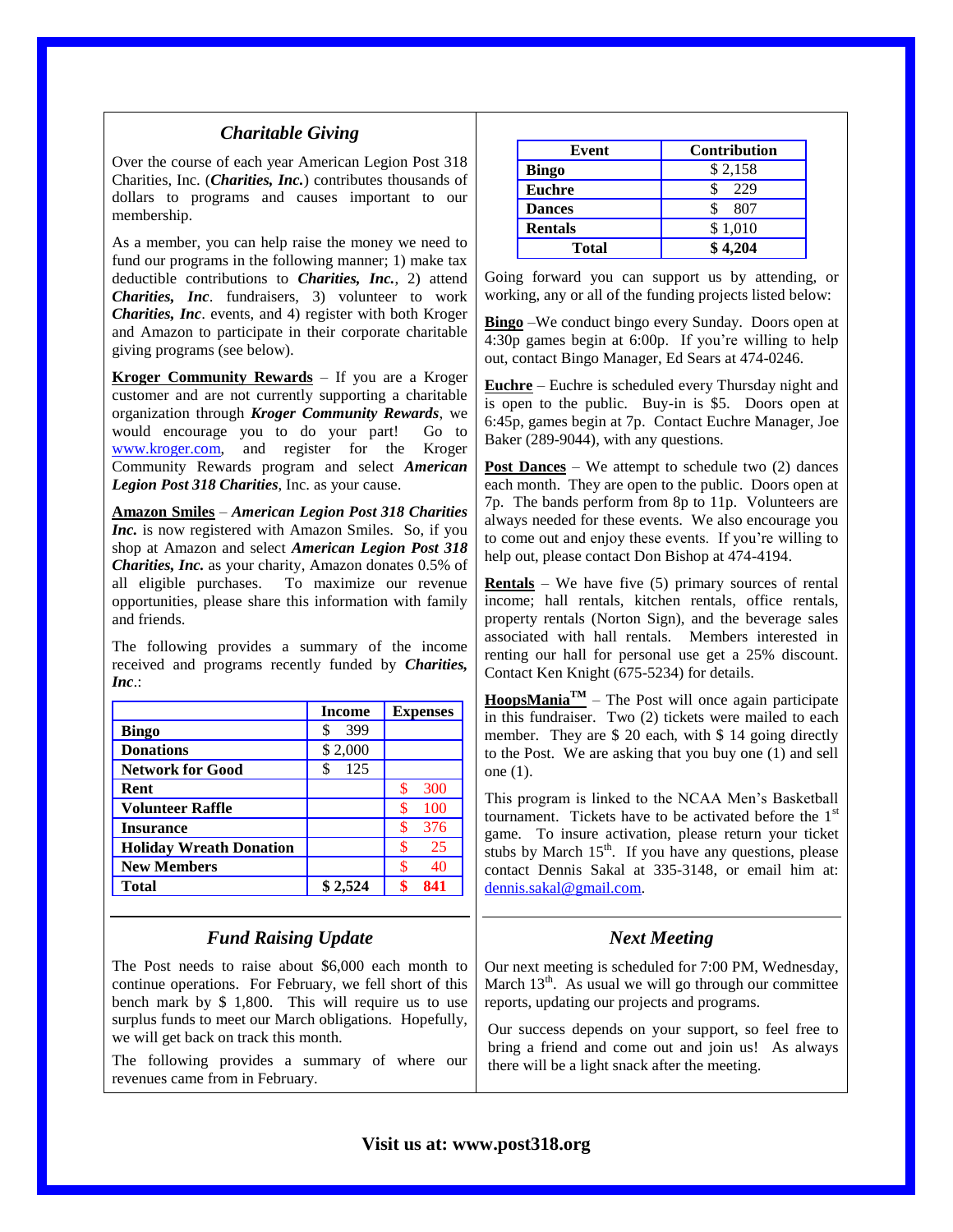### *March Dance Schedule*

Our average dance attendance continues to rise. Currently, we host an average of 111 guests per event. However, attendance at 3 of our last 4 was over 125. Looking ahead to March this trend should continue.



For March we have 2 events scheduled. *Six Pac* will kick-off the month and the *Cincy Rockers* will host our St Patrick's Day dance.



Mix a little country with some good old rock & roll and what you get is *Six Pack*! This top notch Cincinnati band returns to the *Patriot Center*, March 2<sup>nd</sup>, for your listening enjoyment. Put on your boots, grab your hat, and come out and enjoy the evening!



Join the *Cincy Rockers* as we celebrate St. Patrick's Day, March  $16<sup>th</sup>$ . You're going to see a great band, playing the music you want to hear, and also create a few memories.

We are bringing back the **"Wearing of the Green Contest".** Get into the spirit of the evening by coming in your best St. Patrick's Day apparel. \$50 will go to the person, or couple, selected by the audience as the best Irishman in disguise. The 2nd and 3rd place runners up will receive tickets to a future dance. If that's not enough you may also find a **"Blarney Stone"** you can lock your lips around.

Tickets for either event can be purchased in advance for \$10 at ShowClix. Simply go to our web site and select the *Special Events* tab then "click on" dances and follow that link to the March  $16<sup>th</sup>$  dance, or by calling the ShowClix box office at 1-888-718-4253, Option 1 and ask about *Patriot Center of Cincinnati* events. Advance sales end at 12:00 PM on the day of the event. Tickets purchased at the door are \$12.50.

## *A "Swing Band" is in our Future*

Another genre is being added to our dance line-up. On April 27<sup>th</sup>, *The Monday Night Big Band*, will make their Patriot Center debut. This 18 piece band specializes in contemporary style "swing music". Their library includes the Dorsey Brothers, Rosemary Clooney and others. It should be a real treat!



# *Thought for the Day:*

Eventually you will reach a point when you stop lying about your age and start bragging about it. --- *Unknown*

# *Need Help?*

If you're a veteran and need help obtaining any of your entitled benefits, please contact our Service Officer, Charlie Cleves. Charlie can be reached at (513) 232 7767, or via email at: [ccleves1@fuse.net.](mailto:ccleves1@fuse.net)

**Visit us at: www.post318.org**